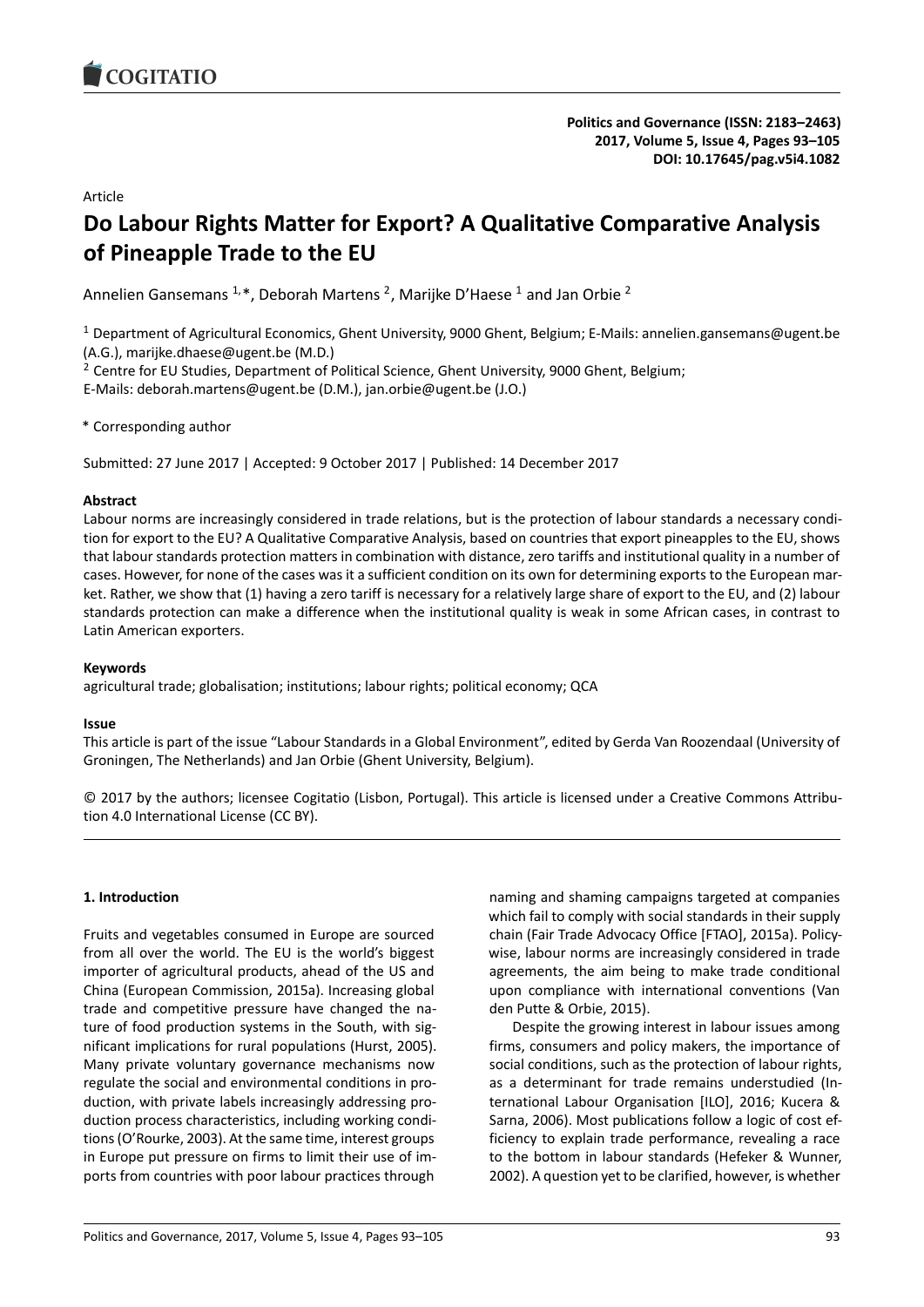#### **COMMITMENT**

exporting countries that comply with labour standards are rewarded with a relatively larger export share to the European market, especially in trade of agricultural products. We address this gap in the literature by questioning how levels of labour rights protection, in addition to institutional quality, tariff regimes and exporting countries' distance to the EU, affect the share of unilateral exports to the EU. We argue that countries with better levels of labour rights protection, high institutional quality, preferential tariffs and closer distance export a relatively larger share to the EU. Along the same lines, a producer country far away from the EU, without good institutional quality and/or with low protection of labour rights, is expected to export a less important share of produce to the EU.

A Qualitative Comparative Analysis (QCA) approach was used to determine the necessary and sufficient conditions for a high dependency on the EU market for a country's pineapple exports. This approach differs from the analysis of trade flows in gravity models (Kucera & Sarna, 2006), because it allows causal complexity to be addressed by testing several paths or combinations that lead to the same outcome (see *infra*). We focus on fresh pineapples, an important agricultural export product in terms of traded volumes around the world and export value. This case selection is rooted in the labour-intensive nature of production and highly visible labour challenges.

As will be explained in the next section, consumers in the EU market are said to be particularly sensitive to ethical and labour issues, and this is manifested at different levels, such as trade agendas, private labelling and consumer behaviour. In this article we search for evidence that labour protection levels do indeed matter for a country to trade intensively with the EU. The remainder of the article is structured as follows. In the next section, the importance of labour standards in trade is explained and a theoretical justification is provided for the conditions considered in this study. Section Three justifies the QCA methodology and describes the data sources. Section Four discusses the results before concluding the article.

### **2. Theoretical Justification for the Included Conditions**

### *2.1. Labour Rights as a Determinant of Exports*

Trade between countries may be conditional on prior levels of respect for labour rights in partner countries (Mosley & Uno, 2007). According to conventional wisdom, businesses are likely to prefer low labour cost producing countries over labour quality because of competitive pressure and profit concerns. This would induce a race to the bottom in labour conditions (Kucera, 2001). However, recent literature has demonstrated how labour rights can affect trade positively. Proponents of a positive labour rights-trade hypothesis assume that countries, or firms, purposely select partners that perform well in terms of labour standards because of reputational concerns or external ethically driven pressures (Greenhill, Mosley, & Prakash, 2009). Moreover, developed countries could serve as role models for developing countries through market integration, which can result in the harmonisation of institutions and regulatory arrangements (Kucera & Sarna, 2006; Neumayer & de Soysa, 2006). At firm level, Toffel, Short and Ouellet (2015) found better labour rights compliance among suppliers serving buyers located in countries where consumers are wealthy and socially conscious. In addition, Distelhorst and Locke (2017) concluded that importers favour doing business with companies that comply with basic labour and environmental standards.

The debate has intensified over the last few years, not least because of the devastating consequences of the collapse of the Rana Plaza building in Bangladesh (Reinecke & Donaghey, 2015). There are indications that both European consumers and public bodies across the EU have increasingly valued labour rights protection in their consumer decisions and public policies (Mosley, 2017).

The consumer is increasingly being considered as an important actor and driver of labour governance, both through purchasing power and voice power (Donaghey, Reinecke, Niforou, & Lawson, 2014; Kolben, 2017, in this issue). Stolle and Micheletti (2013, pp. 96–98) point to the European Social Survey (2003), and the Citizenship, Involvement, and Democracy Survey in the US (2006), which demonstrated that about 31% of all people interviewed reported engaging in "political" consumption behaviour. Purposely buying labelled products (buycotting) and rejecting other products (boycotting) reflects the individual responsibility taken by consumers to foster sustainable development. In the US, 28% of the respondents reported engaging in such political consumption behaviour, while in European countries the level is higher, exemplified by 60% of the respondents in Sweden. A recent survey on behalf of DG DEVCO revealed that 50% of the respondents (out of 27,672 in the 28 EU member states) would be prepared to pay more for groceries (such as fair trade products) from developing countries to support people living in those countries (Eurobarometer, 2016). The retail sales of fair trade products, the world's leading ethical label, also point to a relatively high demand for labelled products in the European market. Global fair trade sales were estimated at EUR 7.3 billion in 2015. The EU is the most important region for fair trade products, accounting for almost 80% of the world retail sales, with the UK (30%) and Germany (13%) being the leading buyers of fairly produced products, while the US accounts for 12% of sales (Fair Trade International, 2016).

The EU has elaborated a trade and investment policy based on values in its latest trade strategy, "Trade

<span id="page-1-0"></span> $1$  The Fair Trade Advocacy Office proposed actions to the EU to require "transparency in supply chains and a system of due diligence...that requires persons placing products on the EU market to ensure compliance with labour, environmental rights of the country of origin. This could be applied to agricultural products and also to textiles" (FTAO, 2015b, p. 9).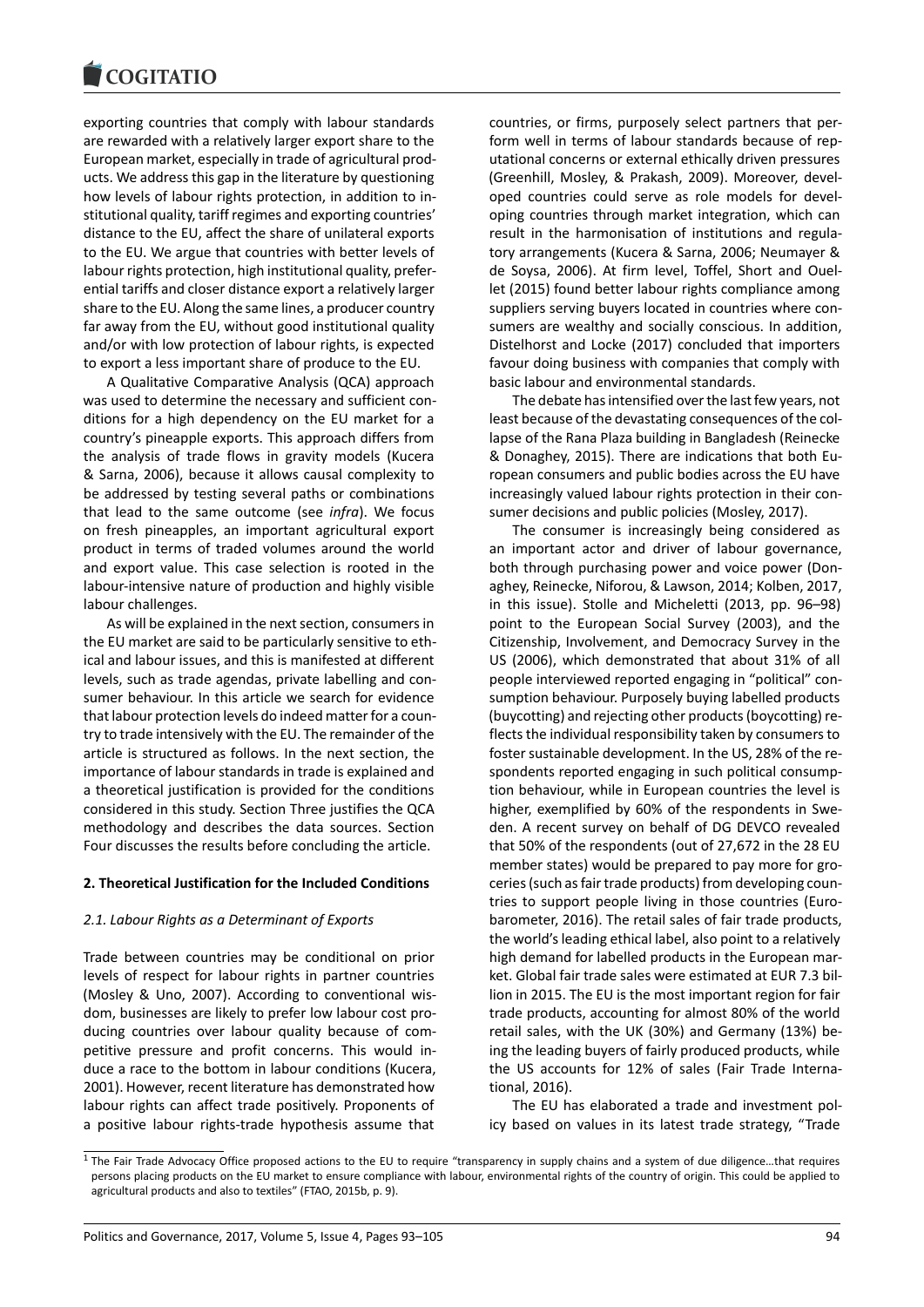for All". The Communication refers to the expectations of EU consumers<sup>1</sup> concerning respect for human rights, labour rights and the environment during the production of the goods they use (European Commission, 2015a, p. 20). However, since most production occurs along value chains tha[t c](#page-1-0)riss-cross developed and developing economies alike, the Commission acknowledges the challenging reality of meeting these expectations. These elements are reiterated in the 2017 review of the EU trade strategy (European Commission, 2017, pp. 2, 9–10). First, high standards of labour protection are confirmed as being fundamentals of the "Trade for All" strategy. Second, the ambition to continue to make trade "a positive force around the globe" and to shape globalisation to promote sustainable development with a trade policy based on "EU and universal values" has been affirmed. Third, consumer concerns are taken into account as "the EU continues to pursue new avenues in making trade policy more responsive to citizen's concerns". The European Parliament (2017) has confirmed these demands from EU consumers in its resolution on the impact of international trade and the EU's trade policies on global value chains, recalling that "no consumer wants to continue buying products made by children or exploited men and women".

A number of EU trade instruments incorporate the necessity to respect labour rights. In its Generalised Scheme of Preferences plus (GSP+, see *infra*), the EU grants beneficial market access to developing countries that ratify and implement, amongst others, the ILO core conventions (Velluti, 2015). In addition, all the new generation EU trade agreements, starting with the EU–Korea agreement in 2011, include a chapter on "Trade and Sustainable Development", in which the Parties pledge to adhere to the ILO core conventions, amongst others (see Van den Putte & Orbie, 2015). Finally, ad hoc instruments have been developed to address labour rights violations in specific value chains. For example, the Global Sustainability Compact aims to improve labour conditions in the garment industry in Bangladesh (Vogt, 2017, in this issue). In addition to these trade instruments, the role of and collaboration with private actors in labour governance have also received more policy attention and Corporate Social Responsibility initiatives<sup>2</sup> are increasingly supported, directly and indirectly, by the EU (Knudsen & Moon, in press).

Following this line of argument on the importance of labour standards in EU trade, the articl[e](#page-2-0) engages with the positive trade-labour assumption by examining whether exports to the EU are conditional upon the level of protected labour rights in the exporting country. By confirming this assumption, we can broadly conclude that, in line with claims made by policy makers, Europe is actually a more social market. This also implies that exporting producers and governments have an interest in improving social conditions at firm and national level in order to

boost their exports to the EU. If the results reject the assumption, we can conclude that the perception of the European market as being very demanding with regard to social standards is not in line with reality, resulting in an overestimation of European consumer and retailer power to raise the bar on social standards.

#### *2.2. Institutional Quality as a Determinant of Exports*

An enabling institutional environment attracts foreign investment and facilitates trade through more secure property rights, contract enforcement and investor protection (Levchenko, 2007; Rodrik, 1996). Anderson and Marcouiller (2002) showed that better institutional quality leads to larger trade volumes. A similar positive influence of domestic institutions on bilateral trade flows was found by Jansen and Nordås (2004). Absence of good governance, especially a weak regulatory framework, can be an obstacle to trade (Méon & Sekkat, 2008). For example, the decline in pineapple export share to the EU from Côte d'Ivoire since the mid-1980s was partly explained by political instability, high turnover of private and public institutions, withdrawal of state support for the agricultural sector, and the civil war (Vagneron, Faure, & Loeillet, 2009). Institutions, as business facilitators, may also indirectly affect trade through the relationship with investment (Pajunen, 2008). European importers particularly value a positive institutional environment in-country, because a good judicial system makes it easier to do business and facilitates contract enforcement (Richards, Gelleny, & Sacko, 2001).

#### *2.3. Tariffs as a Determinant of Exports*

Preferential or zero tariff rates in trade agreements can foster exports through facilitated access to the European market. Higher tariff rates for a specific product or country can work as a barrier, increasing export costs. However, the impact of tariffs differs by country and product (Emlinger, Jacquet, & Chevassus Lozza, 2008).

The EU has developed a number of trade regimes to manage access to its market. The EU provides preferential market access through bilateral agreements and has elaborated specific trade regimes for developing countries. The latter are mainly unilateral trade arrangements including "Everything but Arms", initiatives providing duty-free and quota-free access for the least developed countries, the GSP, which allows vulnerable developing countries to pay fewer or no duties on exports to the EU, and the GSP+, which combines more generous market access with sustainable development, governance and trade conditionality. While the former colonies, mainly referred to as the African, Caribbean and Pacific (ACP) group, long stood at the top of the EU's "pyramid of preferences", their position has been eroded. This has been a gradual evolution in which reciprocal (yet still asym-

<span id="page-2-0"></span><sup>&</sup>lt;sup>2</sup> For example, several member states are actively involved in promoting sustainable supply chains by financially supporting and participating in multistakeholder initiatives such as the Dutch Sustainable Trade Initiative (Initiatief voor Duurzame Handel, IDH) and the UK Ethical Trading Initiative (ETI).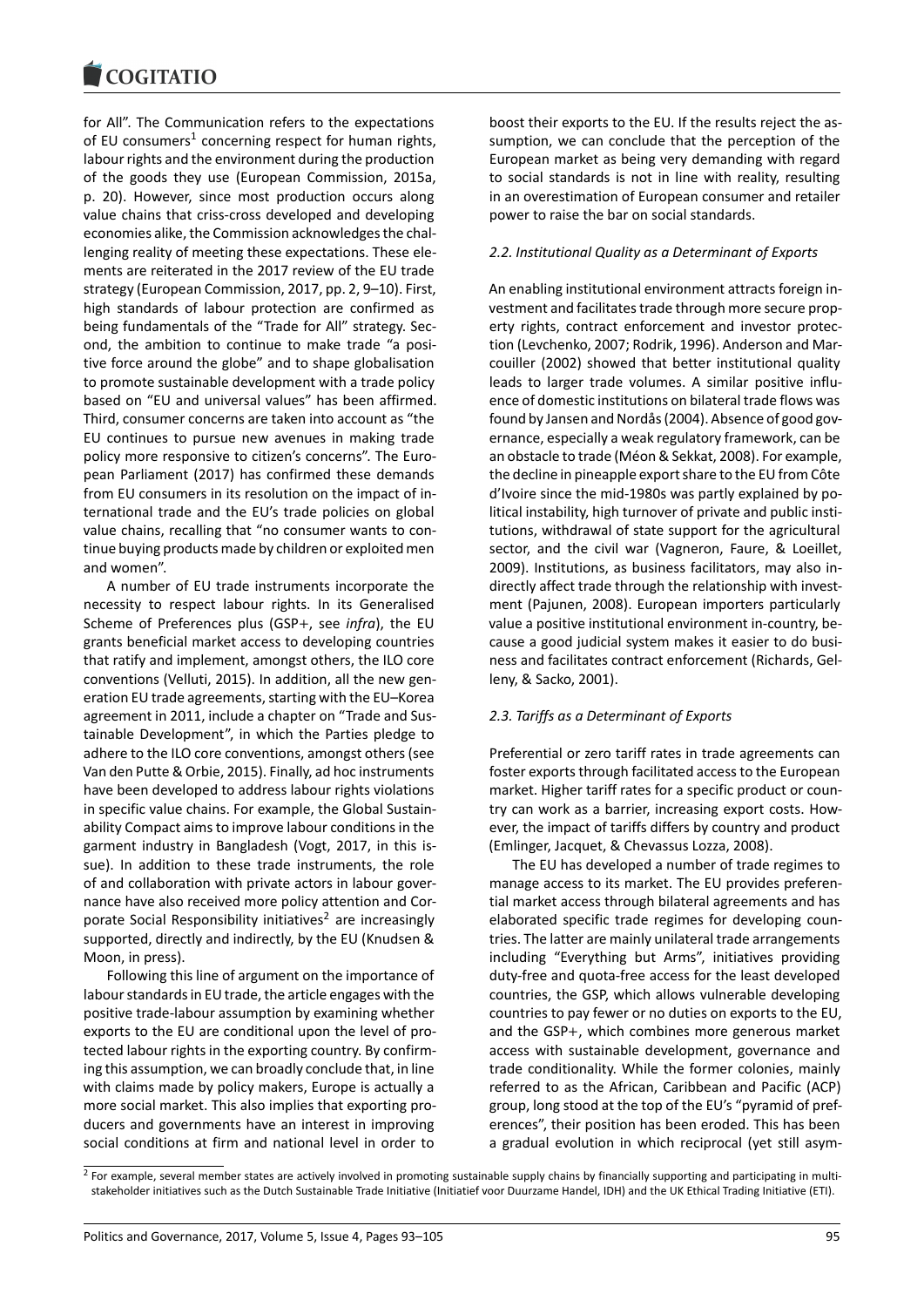metrical) free trade has trumped the development aspiration of the EU trade agenda (for an overview see Orbie & Martens, 2016).

In general, the classical policy instruments, such as tariffs, have lost much of their importance due to liberalisation processes and new trade agreements (Hefeker & Wunner, 2002). Indeed, in 2014, about 71% of all agricultural imports entered the EU at zero duty, representing a value of EUR 72 billion (European Commission, 2015b). This demonstrates that factors other than tariffs are expected to influence trade with the EU (Emlinger et al., 2008).

# *2.4. Distance as a Determinant of Exports*

Countries that are located close to the EU are expected to export more to the EU because of lower transportation costs (De Groot, Linders, Rietveld, & Subramanian, 2004). Moreover, some of these countries may also benefit from historical relations and development assistance to strengthen their capacity in productive sectors through infrastructure and human capital investment (Babarinde & Faber, 2007). These historical ties may facilitate more direct, stable export relations between producer firms in the former colonies and buyers in the former European colonisers (Emlinger et al., 2008).

# **3. Methodology**

## *3.1. Case Selection*

The fresh pineapple sector was selected due to its large direct export flow with few processing steps in the value chain, the labour-intensive production process, and the increased consumption in Europe. Pineapples are produced in various countries, mainly on large plantations dominated by three multinationals: Del Monte, Dole and Chiquita (Centre for the Promotion of Imports from Developing Countries, 2015). The focal area for pineapple production is Costa Rica, which is the largest fresh pineapple exporter to the EU, accounting for 85% of European supplies in 2013 (COMEXT, 2015). In fact, ACP producers have lost a large market share while imports from Costa Rica have multiplied over the past decade (Vagneron et al., 2009), as Costa Rica started to cultivate the MD-2 variety which is in high demand on the market.

The dataset used in this study consists of 44 pineapple producing and exporting countries (i.e. actors or units of analysis). The fresh pineapple export volumes to the European market were derived from the United Nations COMTRADE (2015) and Eurostat COMEXT (2015) databases (HS code 080430). Countries with less than 500 metric tonnes of total export volume were excluded from the analysis because of their negligible economic value, resulting in 26 valid cases—too few for an econometric analysis and too many for an in-depth qualitative analysis. Hence, a QCA modelling approach was chosen.

### *3.2. Data Sources*

## 3.2.1. The Outcome: EXP

The outcome is defined as the share of pineapple exports to the EU compared to other destinations. It represents the relative importance or dependency on the EU market as a destination for pineapples in each exporting country considered in the model, which is quantified by the volume of exported pineapples to the EU from a specific country divided by the total pineapple exports in that country for the year 2012. Our model does not consider bilateral trade between individual countries as could be done in gravity models; instead, it analyses unilateral flows from the trade partner country to the European Union member states, which comprise one group for this purpose, the EU market. Some countries, notably in Africa, export exclusively or a large share of their pineapple to the EU. In contrast, Latin American countries export only half of their total pineapple exports or less to the EU as for them the US is an important market. Asian countries mainly trade processed canned pineapple, which we excluded from our analysis.

## 3.2.2. The Conditions: LAB, INST, TAR, DIST

**LAB.** There is no commonly approved index to measure and capture the different labour rights dimensions (Anker, Chernyshev, Egger, Mehran, & Ritter, 2003; Compa, 2003; Cuyvers & Van Den Bulcke, 2007; Teitelbaum, 2010). Measures at firm level include wage, working time and occupational health and safety, which are referred to as outcome rights (Barrientos & Smith, 2007). At country level, the four core ILO conventions are generally mentioned, namely freedom of association and the right to collective bargaining (referred to in the remainder of this article as Freedom of Association and Collective Bargaining [FACB] rights), no forced labour, no child labour, and no discrimination at the workplace. Out of these four dimensions we consider the collective bargaining rights as the lever to improved labour conditions in the agricultural sector where wages are low and workers tend to be worse off compared to those employed in other occupational sectors (Mosley, 2008). These 'enabling' FACB rights are conducive to access to outcome rights such as wage and working time (Barrientos & Smith, 2007), yet the right to form an independent workers' organisation is still suppressed in many countries, especially in agricultural sectors where unionisation is low (Hurst, 2005). Neumayer and de Soysa (2006) argued that globalisation is more likely to promote FACB rights than the outcome rights.

The QCA model presented in this article uses the most recent labour rights (LR) indicator (Kucera & Sari, 2016). The LR indicator distinguishes between two elements of workers' rights: the legal ratification of the ILO conventions (*de jure*) and their practical implementation (*de facto*). The LR indicator consists of 108 distinct eval-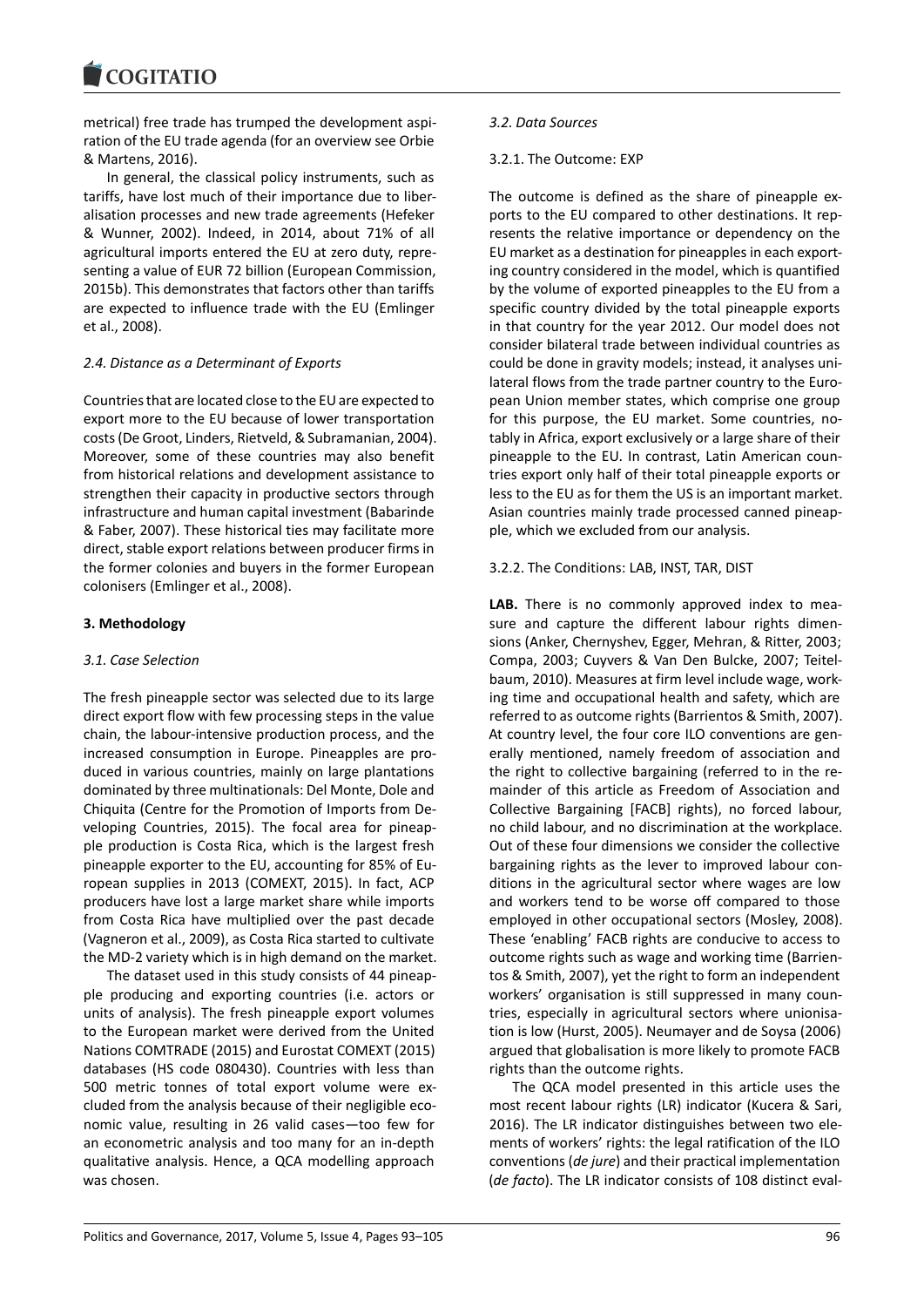uation criteria for *de jure* and *de facto* violations which are grouped in five categories: (1) fundamental civil liberties, (2) right of workers to establish and join organisations, (3) other union activities, (4) right to collective bargaining, and (5) right to strike. Factual information is obtained from the coding of nine textual sources<sup>3</sup>. The final indicator scores countries from 0 to 10 (respectively the best and the worst possible score).

**INST.** The World Bank Governance Indicators are widely used to measure institutional quality (Ka[u](#page-4-0)fmann, Kraay, & Mastruzzi, 2010). The indicators are based on the opinion of a large number of enterprise, citizen and expert survey respondents, including 32 individual data sources. It consists of six dimensions measured on a scale of −2.5 to 2.5 (with 2.5 as the best score): voice and accountability, political stability, government effectiveness, regulatory quality, rule of law, and control of corruption. The dimension rule of law was selected in this study because it captures the perceptions of confidence in abiding by the rules, in particular the quality of contract enforcement, property rights, police and courts, which is relevant in trade relations (Kaufmann et al., 2010).

**TAR.** We compared the trade regime and the productspecific tariff line for pineapple applied to each country in 2012, derived from the TARIC database (European Commission, 2016). Bolivia, Costa Rica, Ecuador, Guatemala, Honduras and Paraguay fell under the GSP+ scheme. Benin, Thailand, Togo and Uganda had an EBA agreement. Other countries had a GSP agreement except for the USA for which normal tariffs apply. The GSP trade regime did not guarantee zero tariffs for pineapple in the case of China, Brazil, India, Malaysia, Philippines and Thailand. Therefore we opted to account for the variation in tariff lines for pineapple. A dummy variable was constructed for having a zero tariff rate.

**DIST.** This article uses the distance measures developed by the Centre d'Etudes Prospectives et d'Informations Internationales (CEPII) to determine the distance between Brussels as Europe's institutional centre and each capital city in the world (Mayer & Zignago, 2011).

## *3.3. Qualitative Comparative Analysis*

QCA differs in several respects from traditional statistical methods and is increasingly being applied in comparative political research at country level (Giumelli & Van Roozendaal, 2016; Pajunen, 2008).

First, the objective of the study is not to estimate if a variable or an interaction term has a positive or negative significant effect on a dependent variable as in the gravity model of Kucera and Sarna (2006), who found a limited positive effect of FACB on total export trade. Instead, we seek to identify the different combinations of conditions that lead to the outcome, the relative importance of the EU as export market, because it is theoretically more likely that various paths for specific cases bring about this outcome.

Second, QCA and regression analysis have different explanatory approaches, each of which lends itself to different research questions and hypotheses (Vis, 2012). QCA follows a causes-of-effects approach, because the goal is to explain the different causal patterns in the cases under study that produce specific outcomes (effects), such as dependency on the EU market for pineapple exports in this study. Quantitative approaches adopt an effects-of-causes approach, with the central objective to estimate the average effect of one (or more) variables in a sufficiently large sample. Hence, a QCA is well-suited to address the question of why some countries are exporting relatively more to the EU and others not, because the outcome is probably shaped by combinations of factors and not by one causal model with individual factors in isolation.

Moreover, QCA is especially appropriate for small to medium n-samples where regressions are problematic (Marx, Rihoux, & Ragin, 2014). We do not focus on worldwide bilateral trade flows (exports and imports between all countries in the world) as in gravity models. Instead we want to compare cases of countries having a high or low dependency on exports to the EU, in particular for pineapple as a labour-intensive agricultural product.

The essence of QCA is to understand the combination of conditions that is necessary and/or sufficient for a certain outcome. The QCA method focuses on relations of implication (absence or presence of conditions), while in regression models the causation is assumed to be linear, testing hypotheses about relations of covariation or correlation between the independent and dependent variables (Katz, Vom Hau, & Mahoney, 2005; Thiem, Baumgartner, & Bol, 2016).

A first advantage is that QCA allows for equifinality, or in other words, different causal paths can explain the same effect. This notion of equifinality is omitted in most mainstream statistical methods, which serve to assess the average effect of one individual factor (Grofman & Schneider, 2009). It is true that regression analysis can also account for a combination of conditions through interaction terms, but the interpretation is less straightforward than in QCA and the number of interaction terms that can be included is limited (Vis, 2012). QCA cannot simply be substituted by an interaction-based regression model, because it is hard to deal with many high order interaction terms without violating statistical assumptions (Marx et al., 2014). Even with interactions, regression models are insensitive to the differences between necessity and sufficiency (Grofman & Schneider, 2009, p. 669; Vis, 2012, p. 173).

<span id="page-4-0"></span><sup>3</sup> *Country Reports on Human Rights Practices* (US Department of State), *Annual Survey of Violations of Trade Union Rights* (International Trade Union Confederation—ITUC), ILO's *Reports of the Committee on Freedom of Association*, *Reports of the Committee of Experts on the Application of Conventions and Recommendations*, *Reports of the Conference Committee on the Application of Standards*, *Country Baselines Under the ILO Declaration Annual Review*, *Representations under Article 24 of the ILO Constitution*, *Complaints under Article 26 of the ILO Constitution*, and the relevant *national legislation* for non-ratifying countries.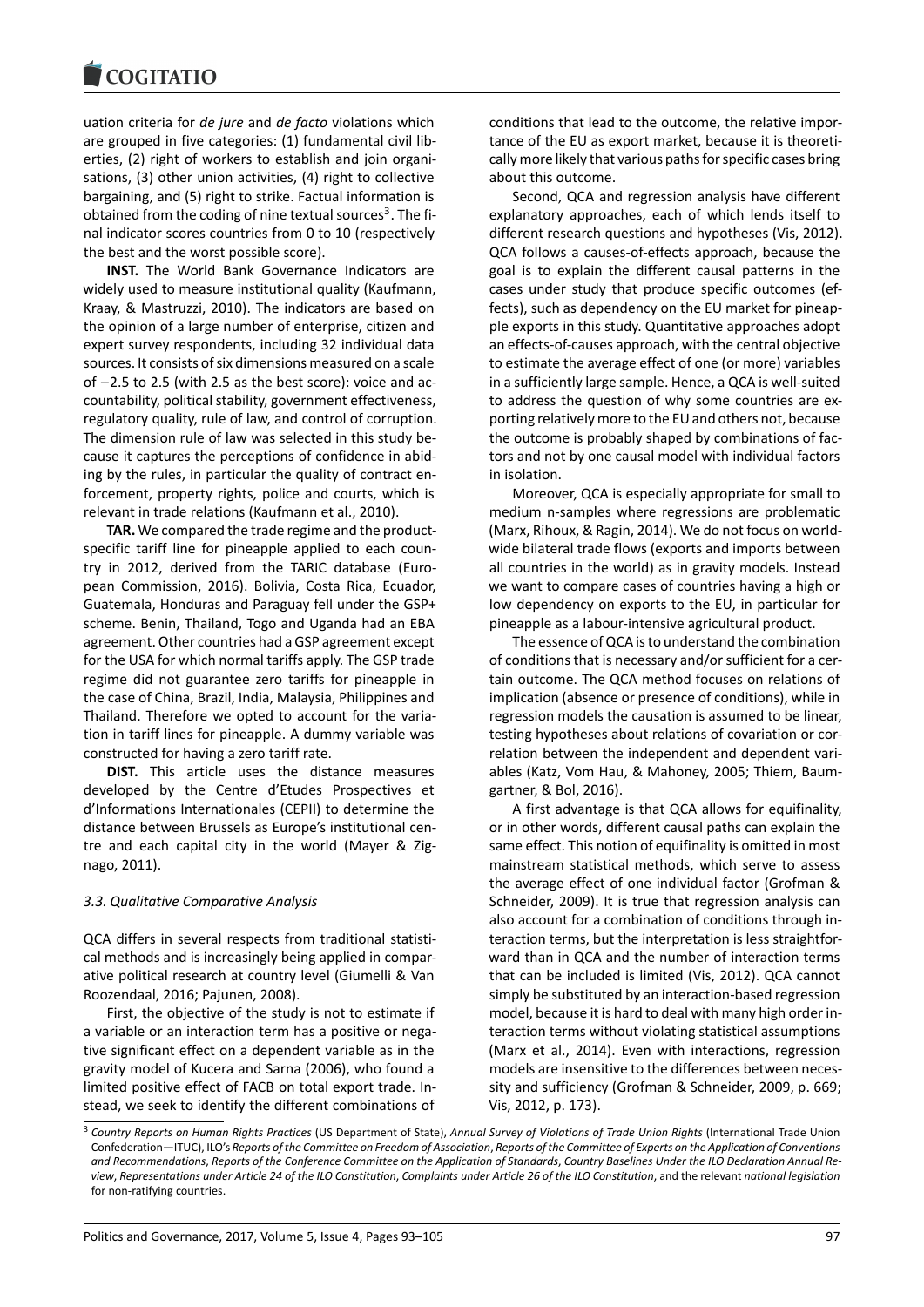#### COQUIATIO

A second advantage is that QCA explains why specific groups of cases fit with a combination of factors. Moreover, a coefficient might appear not statistically significant in regression results or an extreme value might be seen as an outlier, while it can still be informative and crucial as a condition explaining the occurrence of a few cases in a QCA solution (Grofman & Schneider, 2009; Katz et al., 2005). QCA thus has the advantage that it has less severe data requirements than regressions (Vis, 2012).

The following steps were adopted in the QCA approach. The number of cases complies with the minimal number of cases needed for a QCA. This is calculated as 2<sup>k</sup> with k the number of conditions. As we consider four conditions (see above), we need a minimum of 16 cases to have a reliable solution. The 26 countries thus represent an intermediate N-situation, for which QCA is particularly adequate.

QCA is a set-theoretic approach to test causal complexity based on the notion of sets, set membership scores and set relations to find the necessary and sufficient conditions. A condition is considered necessary if whenever the outcome is observed, the condition was present. A condition is sufficient if whenever the condition was present, the outcome also occurred.

In a QCA model, the outcome and conditions are formulated in terms of set membership, with a value assigned to each individual case, indicating the extent to which it belongs to the set. This data needs to be calibrated using empirical information on the cases in order to assign set membership scores that vary between 0 and 1. Membership scores are calculated using both crisp set ( $0 = out$  or  $1 = in$  the set) as fuzzy set approaches. Fuzzy set models allow for partial membership in the set. When calibrating the fuzzy set data, a threshold or point of indifference (0.5) needs to be defined; this allows a qualitative distinction to be made in the case of membership. Fuzzy sets also require the selection of anchor points between full set membership (1) and full non-membership (0). From the three commonly used calibration methods (theory-guided qualitative, direct and indirect), we apply the qualitative approach that identifies meaningful anchors based on conceptual and case knowledge.

Through such a qualitative calibration method, the fuzzy set anchor points determined the threshold values for each of the four levels within a set: 0 (no membership), 0.33 (partial non-membership, more out than in the set), 0.67 (partial membership, more in than out), and 1 (full membership) (Table 1). For the outcome variable, the cases with an export share of less than 0.05 were recalibrated as "no dependency" on the EU market for pineapple export (0), values between 0.05 and 0.3 were assigned to the "low dependency" subset (0.33), values between 0.3 and 0.7 belonged to the "intermediate dependency" subset (0.67) and values above 0.7 covered the "highly dependent" cases (1). The point of indifference for the fuzzy set "many labour rights violations" is considered in the middle of the scale as 0.5, meaning that cases passing this threshold are more in the set (1) than out (0). For the crisp set enabling institution, the cases with a value below −0.50 on the original scale of −2.5 to 2.5 were recalibrated to zero (no enabling institutions) and above −0.5 to 1 (enabling institutions). The dummy of tariff rates is already binary and did not have to be recalibrated. The distance to the EU over 10,000 km was calibrated as "very far" (1), between 6,000 and 10,000 km as "far" (0.67), between 4,000 and 6,000 km as "intermediate" (0.33), and less than 4,000 km as "close" (0).

Table A1 of the annex compares the calibrated data used in the analysis with raw data values. The fit of a QCA is measured by its consistency and coverage. "Consistency" measures the degree to which a relation of sufficiency between a causal condition (or combination of conditions) and an outcome is met within a given data set (Ragin, 2006). Consistency values range from 0 (no consistency) to 1 (perfect consistency). Once it has been established that a condition or combination of conditions is consistent with sufficiency, coverage provides a measure of empirical relevance, or the extent to which this combination of conditions is covered by empirical cases. There are three measures for coverage of different parts of the solution in the case of equifinality (i.e. more than one different solution path lead to the same outcome) (Ragin, 2006). The solution coverage refers to how much is covered by the solution term. The raw coverage (cov.r) indicates which share of the outcome is explained by each alternative path. The unique coverage (cov.u) refers to the share of the outcome that is exclusively explained by a specific alternative path.

The QCA package of the software programme R was used to analyse the necessary and sufficient conditions.

### **4. Results**

This section presents the results of the QCA model that examines which (combined) factors are necessary and

| Table 1. Calibration of anchor points for the conditions and outcome. |  |  |  |  |
|-----------------------------------------------------------------------|--|--|--|--|
|-----------------------------------------------------------------------|--|--|--|--|

| Set name                            | Type  | Anchor points (range of calibrated values)                      |
|-------------------------------------|-------|-----------------------------------------------------------------|
| High importance EU (EXP)            | Fuzzy | $(0)$ < <b>0.05</b> (0.33) < <b>0.3</b> (0.67) < <b>0.7</b> (1) |
| Many labour rights violations (LAB) | Fuzzy | 0.5                                                             |
| Enabling institutions (INST)        | Crisp | $(0) < -0.50 < (1)$                                             |
| Zero tariff (TAR)                   | Crisp | 1 (zero tariff), 0 (no zero tariff)                             |
| Far from the EU (DIST)              | Fuzzy | $(0)$ < 4,000 $(0.33)$ < 6,000 $(0.67)$ < 10,000 $(1)$          |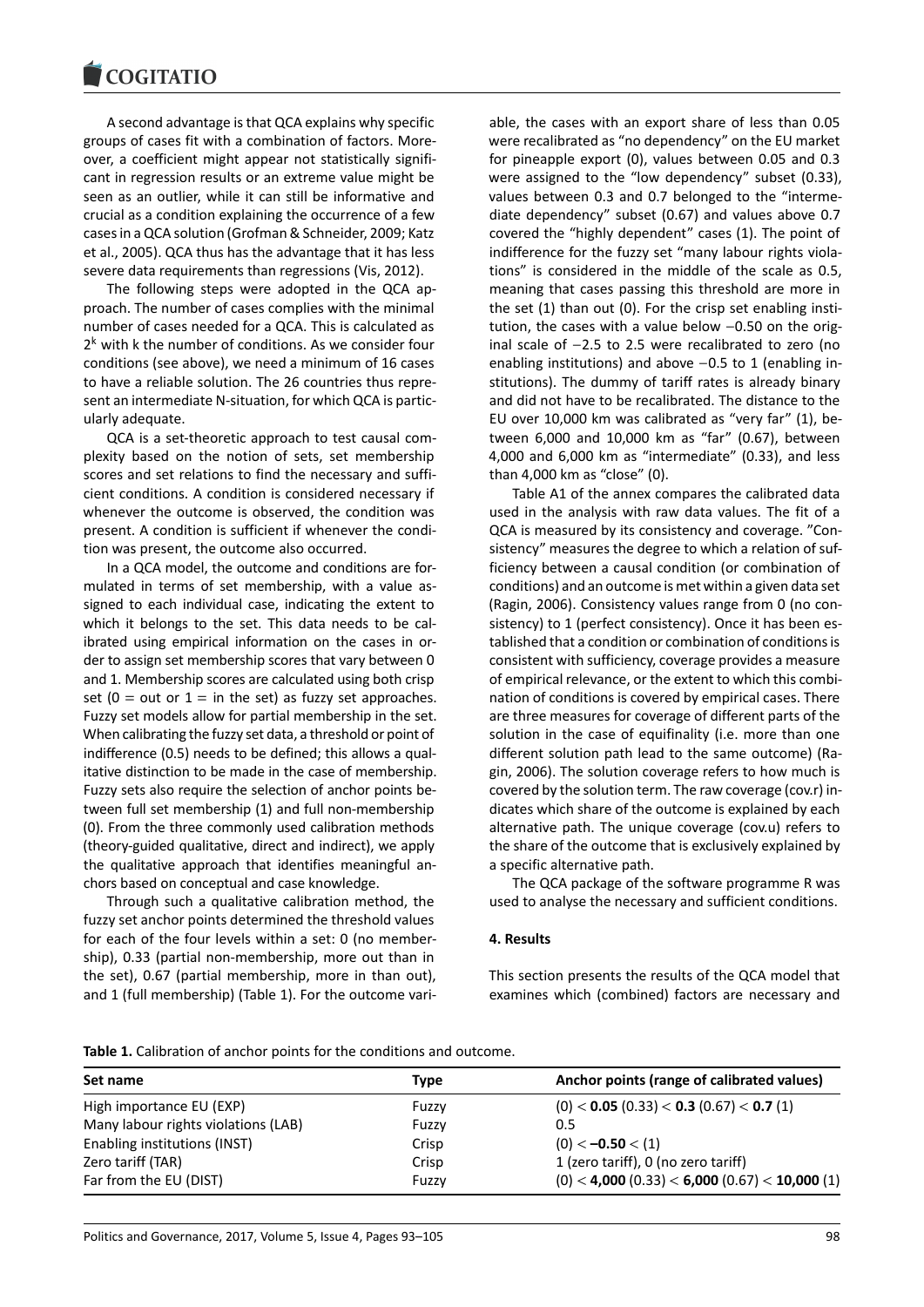#### COQUIATIO

sufficient conditions for a high importance of the EU market for pineapple exports. The first step in a QCA after calibration is to check for necessary conditions. This is done separately from the analysis of sufficient conditions, which is the second step.

### *4.1. Analysis of Necessary Conditions*

The necessity solution is determined by a threshold of consistency equal to 0.9 and the coverage should not be lower than 0.5 (Ragin, 2006).

Table 2 shows one necessary condition for the occurrence of the outcome, namely zero tariffs, with a consistency score of 0.937 and a coverage value of 0.527, slightly above the corresponding threshold levels. Whenever the outcome (relatively large share of pineapples exported to the EU) occurs, the condition zero tariff is present. This suggests that having a zero tariff is necessary for a high relative importance of the EU market for pineapple exports.

The analysis was repeated for the non-occurrence (∼) of the outcome and conditions, which is a qualitatively different event than its occurrence. None of the necessary conditions scored above the threshold level of 0.9.

# *4.2. Analysis of Sufficient Conditions*

The truth table (Table 3) summarises all possible combinations of the four conditions, here 16 rows, for the outcome that the EU is an important export market. Each row identifies the possible combinations of conditions and the cases that belong to that combination. Some of the rows in the truth table are empty because there were no empirical cases for these combinations of conditions.

Next, the truth table is minimised towards a conservative solution. For this purpose, an inclusion threshold score for sufficiency of 0.75 or higher is considered (Schneider & Wagemann, 2012), which means that 75% of the cases' membership scores in a combination of conditions must be consistent. Cases with a consistency

**Table 2.** Analysis of necessity for the (non-)occurrence of the outcome with consistency, coverage and relevance of necessity values.

| <b>Conditions</b> |            | Consistency |            | Coverage   | <b>RoN</b> |            |  |
|-------------------|------------|-------------|------------|------------|------------|------------|--|
|                   | <b>EXP</b> | $\sim$ EXP  | <b>EXP</b> | $\sim$ EXP | <b>EXP</b> | $\sim$ EXP |  |
| LAB               | 0.480      | 0.583       | 0.441      | 0.769      | 0.689      | 0.842      |  |
| $\sim$ LAB        | 0.748      | 0.576       | 0.556      | 0.614      | 0.646      | 0.677      |  |
| <b>INST</b>       | 0.469      | 0.522       | 0.385      | 0.615      | 0.619      | 0.722      |  |
| $\sim$ INST       | 0.531      | 0.478       | 0.436      | 0.564      | 0.639      | 0.696      |  |
| <b>TAR</b>        | 0.937      | 0.587       | 0.527      | 0.473      | 0.438      | 0.412      |  |
| $\sim$ TAR        | 0.063      | 0.413       | 0.096      | 0.904      | 0.750      | 0.966      |  |
| <b>DIST</b>       | 0.621      | 0.850       | 0.354      | 0.695      | 0.375      | 0.559      |  |
| $\sim$ DIST       | 0.850      | 0.209       | 0.695      | 0.442      | 0.559      | 0.823      |  |

Notes: TAR: zero tariff; LAB: many labour violations; DIST: far from EU; INST: enabling institutions; EXP: high importance EU.

| <b>TAR</b> | <b>LAB</b> | <b>DIST</b> | <b>INST</b> | <b>EXP</b> | n | incl  | Cases                                                             |
|------------|------------|-------------|-------------|------------|---|-------|-------------------------------------------------------------------|
| 1          |            |             |             | 1          | 2 | 0.857 | Panama, Colombia                                                  |
| 1          | 0          | 0           | 0           | 1          | 3 | 0.856 | Benin, Côte d'Ivoire, Togo                                        |
| 1          |            | 0           | 0           | 0          | 1 | 0.749 | Cameroon                                                          |
| 1          | 0          | 0           |             | 0          | 1 | 0.732 | Ghana                                                             |
| 1          | 0          |             |             | 0          | 4 | 0.709 | Costa Rica, Mauritius, South Africa, Uganda                       |
| 1          |            |             | 0           | $\Omega$   | 1 | 0.449 | Guatemala                                                         |
| 1          | 0          |             | 0           | $\Omega$   | 7 | 0.440 | Bolivia, Dom. Rep., Ecuador, Honduras, Mexico, Paraguay, Tanzania |
| 0          | 0          |             |             | 0          | 1 | 0.187 | Brazil                                                            |
| 0          |            |             |             | 0          | 4 | 0.173 | China, India, Malaysia, Thailand                                  |
| 0          | $\Omega$   | 0           |             | $\Omega$   | 1 | 0.080 | <b>USA</b>                                                        |
| 0          |            |             | 0           | 0          | 1 | 0.000 | Philippines                                                       |
| 0          | 0          | 0           | 0           |            | 0 |       |                                                                   |
| 0          | 0          |             | 0           |            | 0 |       |                                                                   |
| 0          |            | 0           | 0           |            | 0 |       |                                                                   |
| 0          |            | 0           |             |            | O |       |                                                                   |
| 1          |            | 0           |             |            |   |       |                                                                   |

Notes: TAR: zero tariff; LAB: many labour violations; DIST: far from EU; INST: enabling institutions; EXP: high importance EU; n: number of cases; incl: inclusion of sufficiency score.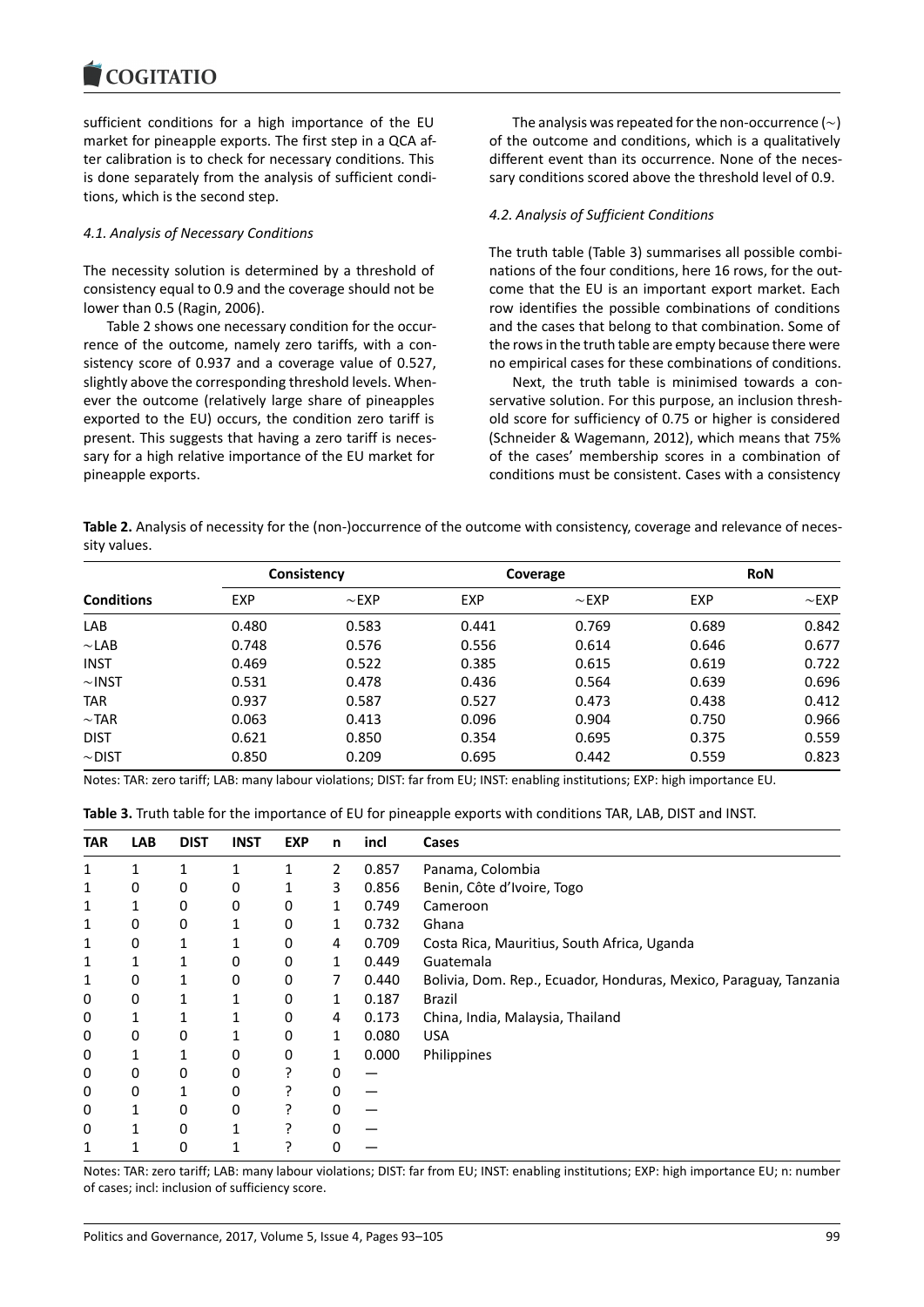value higher than 0.75 were assigned a 1 in the outcome for the minimisation process.

Table 4 suggests that the outcome is reached through two solution paths, which is given in QCA notation<sup>4</sup> as: TAR\*∼INST\*∼DIST\*∼LAB + TAR\*INST\*DIST\*LAB ⇒ EXP.

The first solution path suggests that the combination of a zero tariff, being closely located to the EU, weak institutions and few labour rights violations are sufficient for a high relative importance of the EU as an export market for pineapples. This combination of conditions is found in Benin, Côte d'Ivoire and Togo. The second solution path suggests that the combination of a zero tariff, enabling institutions, distance far from the EU, and many labour rights violations also suffice for having a high relative importance of the EU market in the case of Colombia and Panama. Whenever one of these two combinations of conditions is present, the EU market for pineapple exports is relatively important. Moreover, the outcome is not attributable to a unique factor or individual condition. Results suggest that the quality of institutions is less relevant in the West African exporters of pineapples compared to the Latin American exporters such as Colombia and Panama. The reverse is true for the protection of labour rights, which matters more for the West African exporters than for Colombia and Panama.

Regarding the model fit, the solution has a consistency value of 0.857, a score that indicates that some cases deviate from the conditional patterns. The solution coverage is 51% of the cases, meaning that half of the cases are not explained by the solution, which limits the generalisability of the results. The raw and unique coverage values are rather low for both paths. The first path is covered by more cases and is of more empirical importance than the second path.

In sum, the model confirms that a combination of conditions (protection of labour rights, institutional quality, tariff regime and distance) explain the relative share of pineapple exports to the EU market. Surprisingly, the solutions did not cover as many cases of pineapple exporting countries as we had expected. This result is probably influenced by the outcome definition, because West African producers heavily rely on the EU market for pineapple exports, receiving a score 1 on the outcome variable. These countries have few alternative market channels except for local consumption. The market outlets for Costa Rican pineapples are ample. Half of the Costa Rican pineapples go to the US market. Defined in the way it is, the outcome variable underestimates the importance of the EU for Costa Rican pineapples, which are market leaders in terms of volume exported to the EU.

#### **5. Conclusion**

The protection of labour standards is increasingly relevant for trade relations because of consumers' ethical concerns and corresponding attention paid by firms and policy makers. The European market is an important destination for agricultural export commodities and European firms might favour countries with good labour standards to establish their global value chains in addition to decisions based on cost logic. However, our understanding of the extent to which labour standards play a decisive role in exporting to the EU is limited. The advantage of QCA is that it allows the combination of conditions that lead to the outcome to be determined. In our study, the results distinguished between two distinct paths, contrasting African to Latin American cases. On the one hand, the combinations of few labour violations and weak institutions are sufficient in the case of Benin, Côte d'Ivoire and Togo. On the other hand, the combinations of many labour violations and enabling institutions are sufficient in the case of Panama and Colombia.

Our QCA analysis, based on countries that export pineapples to the EU, shows that protection of labour standards matters in a number of cases. However, it does not always play a role, and it is never a sufficient condition on its own for determining exports to the European market. Rather, we have shown that (1) having a zero tariff is necessary for a large share of export to the EU, and (2) labour standards protection can make a difference when the institutional quality is weak.

The first finding highlights the relevance of preferential market access. Having zero tariff market access constitutes a necessary (but not sufficient) condition for a relatively large export share to the EU. Interestingly, distance to the European market in itself does not appear as a sufficient condition as it needs to be complemented with other factors such as labour standards protection and institutions. The second finding does indeed sug-

| Solution paths                               | <b>Inclusion Sufficiency</b><br><b>Score</b> | <b>Raw Coverage</b> | <b>Unique Coverage</b> | Cases                      |  |  |
|----------------------------------------------|----------------------------------------------|---------------------|------------------------|----------------------------|--|--|
| 1) TAR* $\sim$ INST* $\sim$ DIST* $\sim$ LAB | 0.856                                        | 0.302               | 0.302                  | Benin, Côte d'Ivoire, Togo |  |  |
| 2) TAR*INST*DIST*LAB                         | 0.857                                        | 0.208               | 0.208                  | Colombia, Panama           |  |  |
| <b>Total Solution</b>                        | 0.857                                        | 0.510               |                        |                            |  |  |

**Table 4.** Conservative solution of sufficient conditions.

Notes: TAR: zero tariff; LAB: many labour violations; DIST: far from EU; INST: enabling institutions.

2 In Boolean algebra + means (non-exclusive) OR, \* stands for AND, while ∼ refers to the non-occurrence of a term.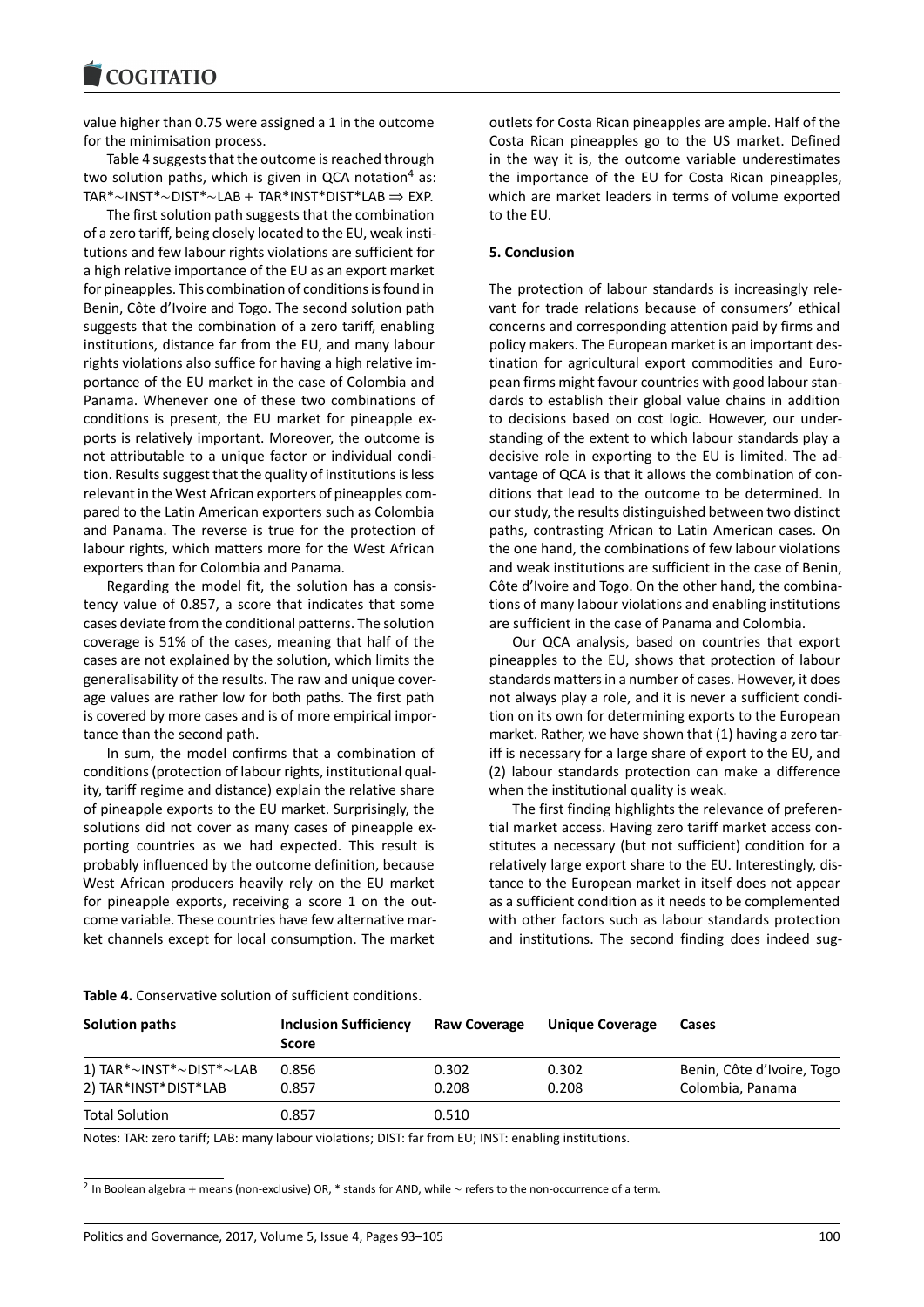#### **COMMITMENT**

gest that labour standards protection can matter but only in combination with the quality of institutions. Specifically, countries where labour standards are respected have been relatively successful exporters to the EU market even if the institutional context is weak (e.g. in Benin, Côte d'Ivoire, Togo), whereas countries where labour standards are violated will only have a large share of exports when their limited compliance with labour rights is compensated for with a high institutional quality (e.g. Panama, Colombia). Countries that do not manage to compensate for their weak track record of labour rights with a higher institutional quality (e.g. Honduras and Guatemala) will not benefit from a larger relative export share to the EU.

Further research needs to engage in a more profound analysis of the interaction between the importance of institutional quality for determining export performance, which has been well established in research on international trade, and compliance with labour rights conventions. The finding that weak institutional quality in the African cases did not hinder business probably reflects the political and economic relations which, historically, have facilitated trade with the ACP countries. In addition, the firm and retailer levels should be examined more closely to determine how important compliance with labour standards is in purchasing decisions and how labour standards are monitored in global value chains. Why and how exporters that respect labour standards have managed to export successfully to the EU market despite weak institutions (in African cases) remains to be investigated more closely. Finally, it is unclear to what extent the findings can be generalised beyond the peculiarities of pineapple to other agricultural commodities and value chains such as garments.

We can conclude that even (Latin American) violators of labour standards have a relatively large export share to the EU, provided that they benefit from zero tariffs and have good institutions. This calls into question whether the image of the EU market as being very demanding in terms of labour standards coincides with the purchasing behaviour of importers, retailers and consumers, who might not sufficiently reward or incentivise compliance with labour standards at sourcing sites. Although the EU is explicit in its discourse on promoting labour standards, it appears to miss its intended leverage effect on actual export decisions and consequently fails to drive higher standards in sourcing sites.

## **Acknowledgments**

The authors would like to thank Bruno Vandecasteele, Lore Van den Putte and the two anonymous reviewers for their insightful comments and suggestions. The article also benefited from the participants' comments in the GIFTA workshop on "Social and Labour Impacts of Free Trade Agreements" (Brussels, 7–8 July 2016), the workshop on "EU Contributions to Sustainable Development" (Leicester, 20 April 2016), the U4 Cluster Conference Social Sciences, Economics and Law (Groningen, 4–6 November 2015) and the ECPR summer school in Methods and Techniques (Ljubljana, July 2015). This research was supported by Ghent University's Special Research Fund (BOF).

# **Conflict of Interests**

The authors declare no conflict of interests.

# **References**

- Anderson, J., & Marcouiller, D. (2002). Insecurity and the pattern of trade: An empirical investigation. *The Review of Economics and Statistics*, *84*(2), 342–352.
- Anker, R., Chernyshev, I., Egger, P., Mehran, F., & Ritter, J. A. (2003). Measuring decent work with statistical indicators. *International Labour Review*, *142*(2), 146–177.
- Babarinde, O., & Faber, G. (2007). Exports by leastdeveloped countries in Sub-Saharan Africa: The role of preferential systems, geography and institutions. In G. Faber & J. Orbie (Eds.), *European Union trade politics and development everything but arms unravelled* (pp. 96–116). London: Routledge.
- Barrientos, S., & Smith, S. (2007). Do workers benefit from ethical trade? Assessing codes of labour practice in global production systems. *Third World Quarterly*, *28*(4), 713–729.
- Centre for the Promotion of Imports from Developing Countries. (2015). Promising EU export markets for fresh pineapples. *Centre for the Promotion of Imports from developing countries*. Retrieved from https:// www.cbi.eu/sites/default/files/study/tailored-studypineapples-west-africa-europe-promising-eu-markets -fresh-fruit-vegetables-2014.pdf
- COMEXT. (2015). International trade dataset: EU Trade Since 1988 by HS2, 4, 6 and CN8 (DS-045409). *Eurostat*. Retrieved from http://epp.eurostat.ec.europa. eu/newxtweb
- Compa, L. (2003). Assessing assessments: A survey of efforts to measure countries' compliance with freedom of association standards. *Comparative Labor Law and Policy Journal*, *24*, 283–320.
- Cuyvers, L., & Van Den Bulcke, D. (2007). The quantification of respect for selected core labour standards: Towards a social development index? In D. Kucera (Ed.), *Qualitative indicators of labour standards: Comparative methods and applications* (pp. 115–144). Dordrecht: Springer.
- De Groot, H. L. F., Linders, G., Rietveld, P., & Subramanian, U. (2004). The institutional determinants of bilateral trade patterns. *Kyklos*, *57*(1), 103–124.
- Distelhorst, G., & Locke, R. M. (2017). *Does compliance pay? Firm-level trade and social institutions*. (Watson Institute for International and Public Affairs Research Paper No. 2017-37). Retrieved from https://ssrn.com/abstract=2885455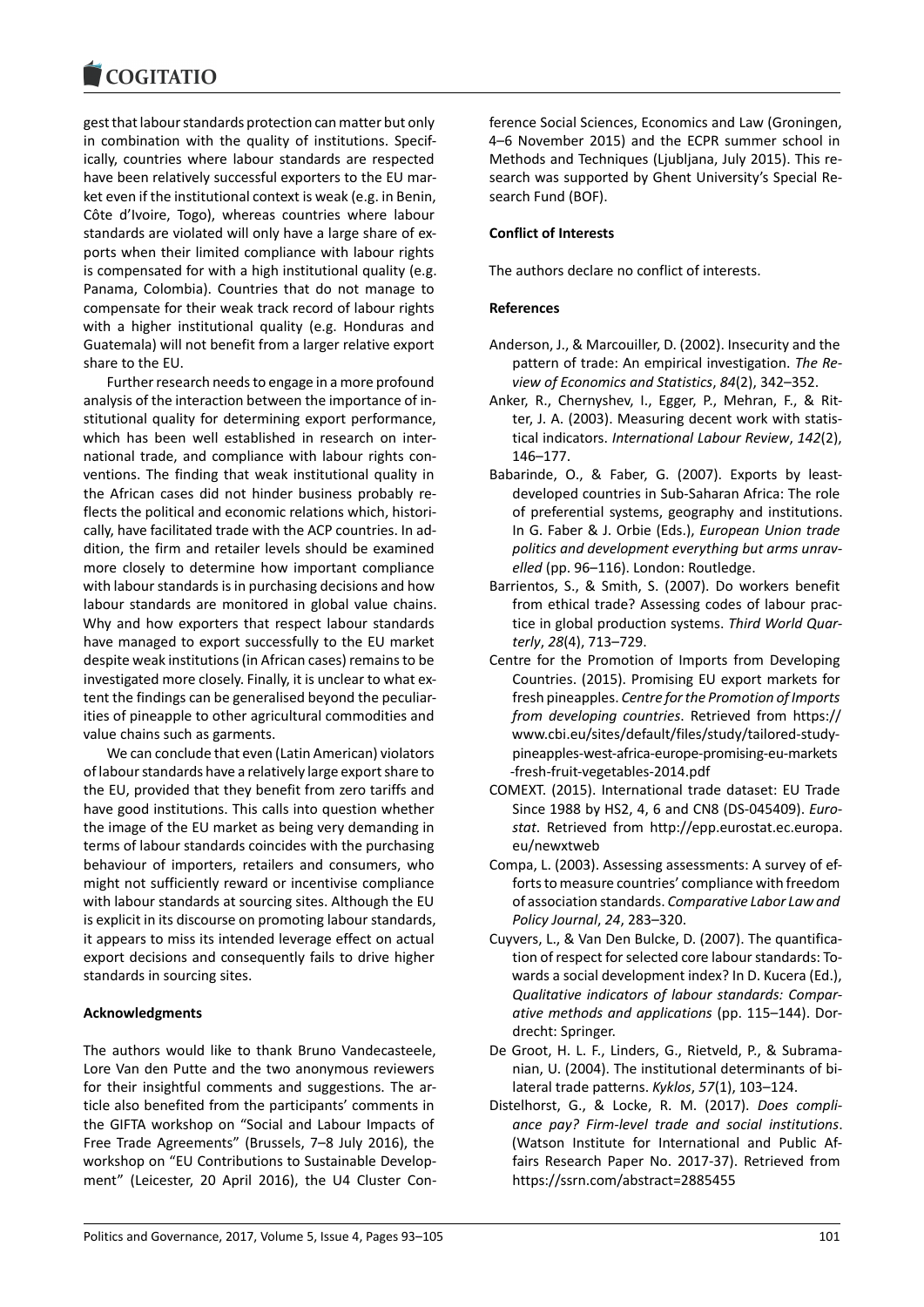#### COQUIATIO

- Donaghey, J., Reinecke, J., Niforou, C., & Lawson, B. (2014). From employment relations to consumption relations: Balancing labor governance in global supply chains. *Human Resource Management*, *53*(2), 229–252.
- Emlinger, C., Jacquet, F., & Chevassus Lozza, E. (2008). Tariffs and other trade costs: Assessing obstacles to Mediterranean countries' access to EU-15 fruit and vegetable markets. *European Review of Agricultural Economics*, *35*(4), 409–438.
- Eurobarometer. (2016). The European year for development—Citizen's views on development, cooperation and aid. *Special Eurobarometer 411*. Retrieved from https://ec.europa.eu/europeaid/ sites/devco/files/sp441-devco-report-final\_en.pdf
- European Commission. (2015a). *Monitoring agri-trade policy—2. Distribution of EU agri-food imports by import regimes in 2014*. Retrieved from http:// ec.europa.eu/agriculture/trade-analysis/map/2015- 2\_en.pdf
- European Commission. (2015b). *Trade for all: Towards a more responsible trade and investment policy*. Retrieved from http://trade.ec.europa.eu/doclib/docs/ 2015/october/tradoc\_153846.pdf
- European Commission. (2016). TARIC Consultation database. *European Commission*. Retrieved from http://ec.europa.eu/taxation\_customs/dds2/taric/ta ric\_consultation.jsp?Lang=en
- European Commission. (2017). *Report on the implementation of the trade policy strategy Trade for All. Delivering a progressive trade policy to harness globalisation* (COM(2017)491 final). Brussels: European Commission.
- European Parliament. (2017). *Resolution of 12 September 2017 on the impact of international trade and the EU's trade policies on global value chains* (2016/2301(INI)). Brussels: European Commission.
- Fair Trade Advocacy Office. (2015a). Decent work, fair supply chains, sustainable development. *Make fruit fair*. Retrieved from http://www.makefruitfair.org
- Fair Trade Advocacy Office. (2015b). *An innovative EU approach in support of Fair Trade practices in the new EU Trade & Investment Strategy* (Fair Trade Advocacy Position paper, v. 18 July 2015). Retrieved from http://www.fairtrade-advocacy.org/images/EU \_trade\_strategy\_and\_promotion\_of\_Fair\_Trade\_prac tices-July2015.pdf
- Fair Trade International. (2016). Annual report 2015– 2016: Power in partnership. *Fair Trade International*. Retrieved from https://annualreport15-16. fairtrade.net/en/power-in-partnership
- Giumelli, F., & Van Roozendaal, G. (2016). Trade agreements and labour standards clauses: Explaining labour standards developments through a qualitative comparative analysis of US free trade agreements. *Global Social Policy*, *17*(1), 38–61.
- Greenhill, B., Mosley, L., & Prakash, A. (2009). Tradebased diffusion of labor rights: A panel study, 1986–

2002. *Political Science Review*, *103*(4), 669–690.

- Grofman, B., & Schneider, C. Q. (2009). An introduction to crisp set QCA, with a comparison to binary Logistic regression. *Political Research Quarterly*, *62*(4), 662–672.
- Hefeker, C., & Wunner, N. (2002). The producer interest in foreign labor standards. *European Journal of Political Economy*, *18*(3), 429–447.
- Hurst, P. (2005). *Agricultural workers and their contribution to sustainable agriculture and rural development*. Rome: FAO-ILO-IUF.
- International Labour Organization. (2016). *Assessment of labour provisions in trade and investment arrangements* (Studies on Growth with Equity Series). Geneva: ILO.
- Jansen, M., & Nordås, H. K. (2004). *Institutions, trade policy and trade flows* (WTO Staff Working Paper ERSD-2004-02). Retrieved from http://hdl.handle.net/ 10419/90666
- Katz, A., Vom Hau, M., & Mahoney, J. (2005). Explaining the great reversal in Spanish America fuzzy-set analysis versus regression analysis. *Sociological Methods & Research*, *33*(4), 539–573.
- Kaufmann, D., Kraay, A., & Mastruzzi, M. (2010). *The worldwide governance indicators: Methodology and analytical issues* (World Bank Policy Research Working Paper No. 5430). Retrieved from http://papers. ssrn.com/sol3/papers.cfm?abstract\_id=1682130
- Knudsen, J. S., & Moon, J. (in press). *Visible hands: National government and international corporate social responsibility*. Cambridge: Cambridge University Press.
- Kolben, K. (2017). A supply chain approach to trade and labor provisions. *Politics and Governance*, *5*(4), 60–68.
- Kucera, D. (2001). *The effects of core worker rights on labour costs and foreign direct investment: Evaluating the conventional wisdom* (IILS Discussion Paper 130/2001). Geneva: International Institute for Labour Studies.
- Kucera, D., & Sari, D. (2016). *New labour rights indicator: Method and results, version September 2015* (Centre for Global Workers' Rights, Working Paper Series, Working Paper 002). Retrieved from http://lser.la. psu.edu/gwr/documents/KuceraandSariMethodsand Results2012.pdf
- Kucera, D., & Sarna, R. (2006). Trade union rights, democracy, and exports: A gravity model approach. *Review of International Economics*, *14*(5), 859–882.
- Levchenko, A. (2007). Institutional quality and international trade. *The Review of Economic Studies*, *74*(3), 791–819.
- Marx, A., Rihoux, B., & Ragin, C. (2014). The origins, development, and application of Qualitative Comparative Analysis: The first 25 years. *European Political Science Review*, *6*(1), 115–142.
- Mayer, T., & Zignago, S. (2011). *Notes on CEPII's distances measures: The GeoDist Database* (CEPII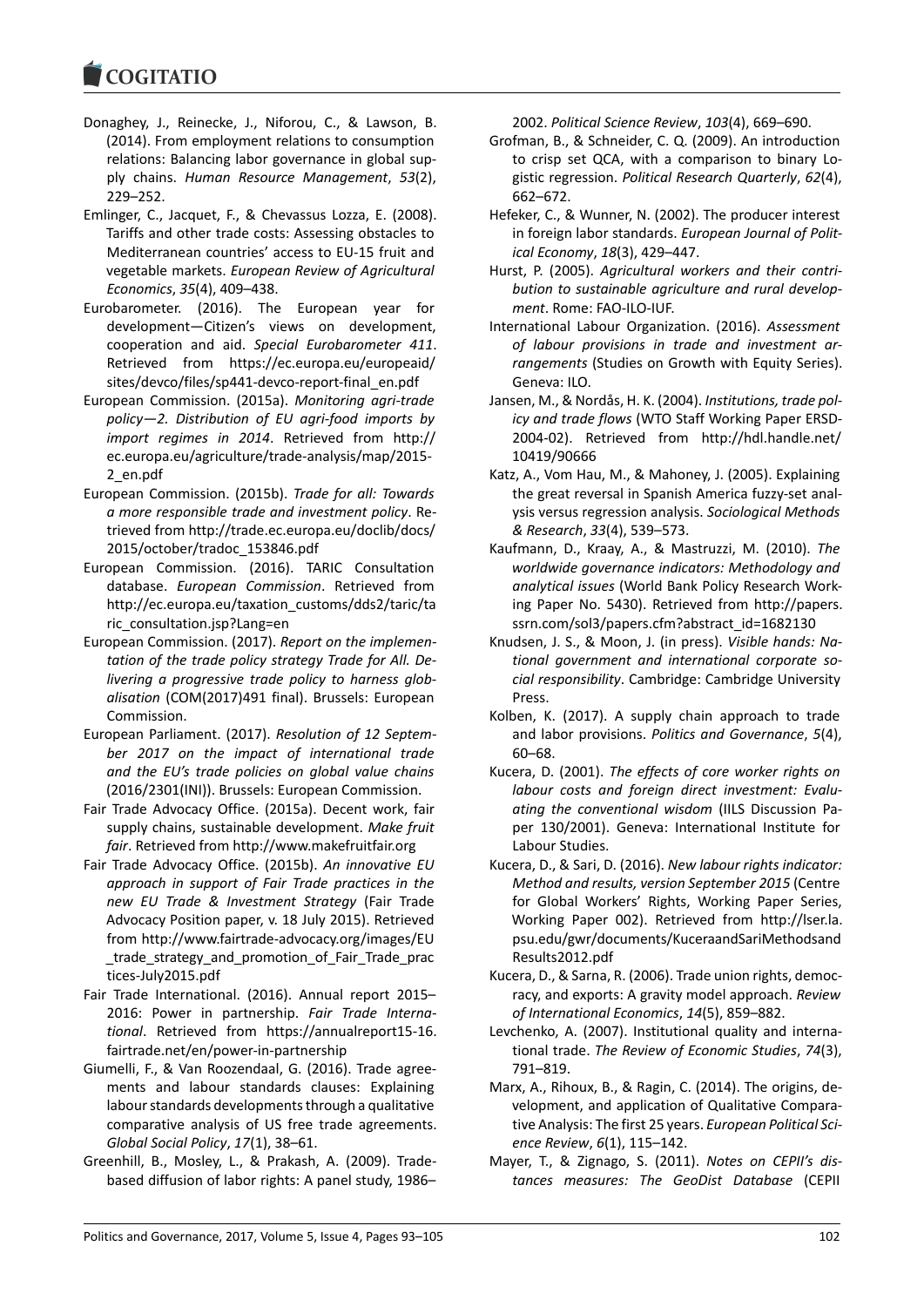Working paper 2011-25). Retrieved from http:// www.cepii.fr/CEPII/en/publications/wp/abstract.asp ?NoDoc=3877

- Méon, P. G., & Sekkat, K. (2008). Institutional quality and trade: Which institutions? Which trade? *Economic Inquiry*, *46*(2), 227–240.
- Mosley, L. (2008). Workers' rights in open economies. Global production and domestic institutions in the developing world. *Comparative Political Studies*, *41*(4/5), 674–714.
- Mosley, L. (2017). Workers' rights in global value chains: Possibilities for protection and for peril. *New Political Economy*, *22*(2), 153–168.
- Mosley, L., & Uno, S. (2007). Racing to the bottom or climbing to the top? Economic globalization and collective labor rights. *Comparative Political Studies*, *40*(8), 923–948.
- Neumayer, E., & de Soysa, I. (2006). Globalization and the right to free association and collective bargaining: An empirical analysis. *World Development*, *34*(1), 31–49.
- O'Rourke, D. (2003). Outsourcing regulation: Analyzing nongovernmental systems of labor standards and monitoring. *The Policy Studies Journal*, *31*(1), 1–29.
- Orbie, J., & Martens, D. (2016). EU trade policy and developing countries: Towards a more ethical agenda? In P. Garcia-Duran & M. Millet (Eds.), *Different glances at EU trade policy* (pp. 73–82). Barcelona: CIBOD.
- Pajunen, K. (2008). Institutions and inflows of Foreign Direct Investment: A fuzzy-set analysis. *Journal of International Business Studies*, *39*(4), 652–669.
- Ragin, C. (2006). Set relations in social research: Evaluating their consistency and coverage. *Political Analysis*, *14*, 291–310.
- Reinecke, J., & Donaghey, J. (2015). After Rana Plaza: Building coalitional power for labour rights between unions and (consumption-based) social movement organisations. *Organization*, *22*(5), 720–740.
- Richards, D. L., Gelleny, R. D., & Sacko, D. H. (2001). Money with a mean streak? Foreign economic penetration and government respect for human rights in developing countries. *International Studies Quarterly*, *45*(2), 219–239.
- Rodrik, D. (1996). Labor standards in international trade: Do they matter and what do we do about them? In R. Lawrence, D. Rodrik, & J. Whalley (Eds.), *Emerging agenda for global trade: High stakes for developing*

*countries* (pp. 35–80). Washington, DC: Overseas Development Council.

- Schneider, C. Q., & Wagemann, C. (2012). *Set-theoretic methods for the social sciences: A guide to qualitative comparative analysis*. Cambridge: Cambridge University Press.
- Stolle, D., & Micheletti, M. (2013). *Political consumerism: Global responsibility in action*. Cambridge: Cambridge University Press.
- Teitelbaum, E. (2010). Measuring trade union rights through violations recorded in textual sources: An assessment. *Political Research Quarterly*, *63*(2), 461–474.
- Thiem, A., Baumgartner, M., & Bol, D. (2016). Still lost in translation! A correction of three misunderstandings between configurational comparativists and regressional analysts. *Comparative Political Studies*, *49*(6), 742–774.
- Toffel, M., Short, J., & Ouellet, M. (2015). Code in context: How states, markets, and civil society shape adherence to global labor standards. *Regulation & Governance*, *9*(3), 205–223.
- United Nations COMTRADE. (2015). International trade statistics. *UN COMTRADE Database*. Retrieved from http://comtrade.un.org
- Vagneron, I., Faure, G., & Loeillet, D. (2009). Is there a pilot in the chain? Identifying the key drivers of change in the fresh pineapple sector. *Journal of Food Policy*, *34*(5), 437–446.
- Van den Putte, L., & Orbie, J. (2015). EU bilateral trade agreements and the surprising rise of labour provisions. *The International Journal of Comparative Labour Law and Industrial Relations*, *31*(3), 263–284.
- Velluti, S. (2015). The EU's social dimension and its external trade relations. In A. Marx, J. Wouters, G. Rayp, & L. Beke (Eds.), *Global governance of labour rights: Assessing the effectiveness of transnational public and private policy initiatives*(pp. 42–62). Cheltenham: Edward Elgar.
- Vis, B. (2012). The comparative advantages of fsQCA and regression analysis for moderately large-N analyses. *Sociological Methods & Research*, *41*(1), 168–198.
- Vogt, J. (2017). The Bangladesh Sustainability Compact: An effective tool for promoting workers' rights? *Politics and Governance*, *5*(4), 80–92.

## **About the Authors**



**Annelien Gansemans** is a PhD candidate in the Department of Agricultural Economics at Ghent University. She is involved in an interdisciplinary research project focusing on the implications of EU trade for plantation workers' livelihoods in Central America. She has a special research interest in corporate social responsibility and labour rights in agricultural value chains.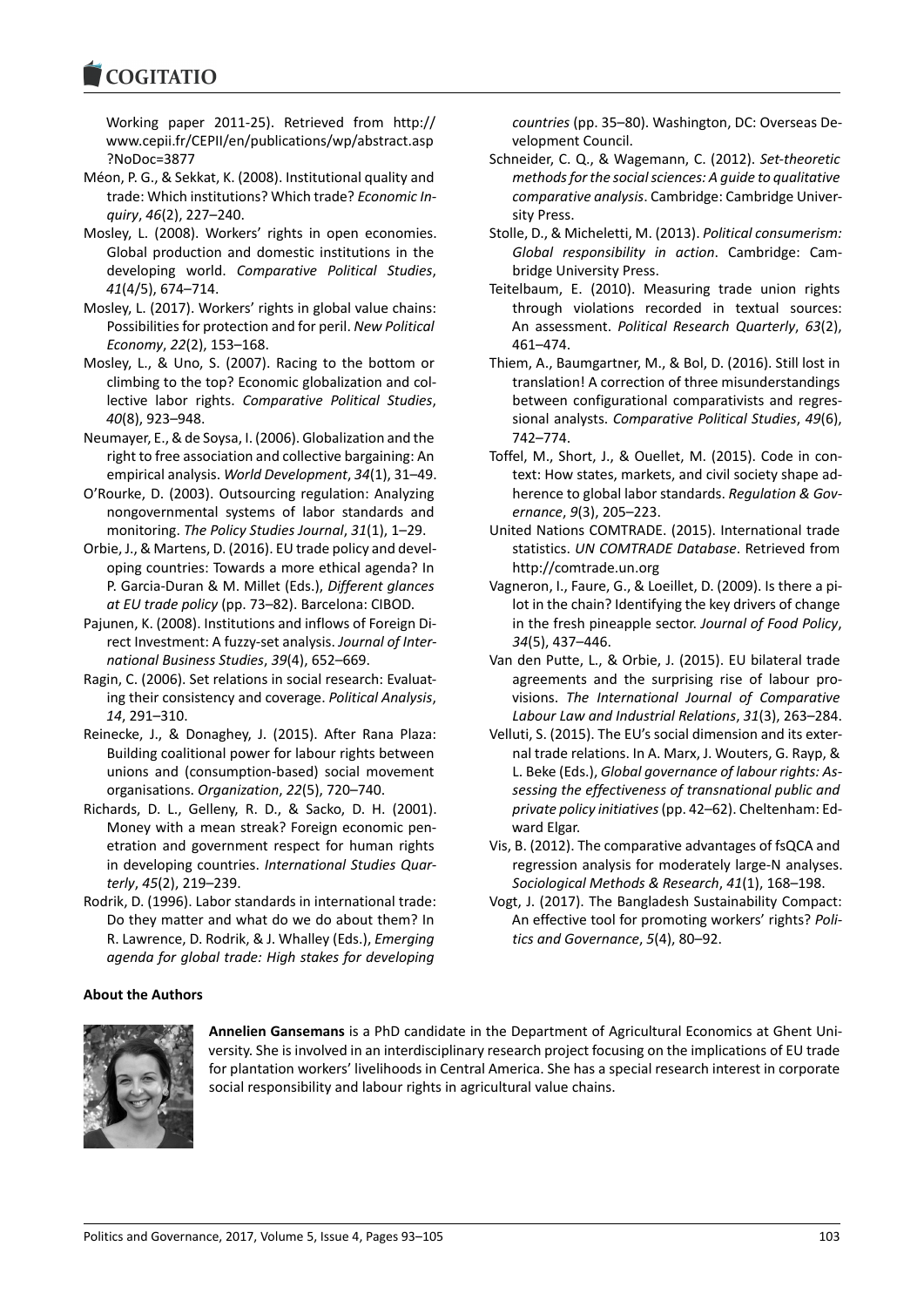#### COGITATIO



**Deborah Martens** has been a PhD candidate at the Centre for EU Studies (CEUS) since December 2014. She works on an interdisciplinary research project with Annelien Gansemans from Ghent University's Department of Agricultural Economics, focusing on the impact of EU trade on social development in Latin America. Together, their aim is to understand how labour conditions in the agricultural sector are influenced by trading with the EU. Their research explores the macro level (EU politics), meso level (EU firms' corporate social responsibility) and micro level (pineapple plantations in Central America).



**Marijke D'Haese** is a Professor of Rural Development Economics at Ghent University. In 2003, she obtained a PhD on the economics of woolgrowers' associations in the Transkei region in South Africa. She is involved in several projects on diverse aspects of agricultural development in the South. She previously worked as an Assistant Professor in the Development Economics Group at Wageningen University and has conducted fieldwork in Ethiopia, Bolivia, South Africa and Costa Rica.



**Jan Orbie** is the Director of the Centre for EU Studies (CEUS) and a Professor in the Department of Political Science at Ghent University. His primary research focus is on the EU's foreign policy and specifically the "soft" dimensions (trade, development, social, democracy promotion) of EU external relations. In particular, he follows the interaction between trade, development and foreign policies from an EU perspective. He teaches similar subjects within Ghent University's Master's programme in EU Studies.